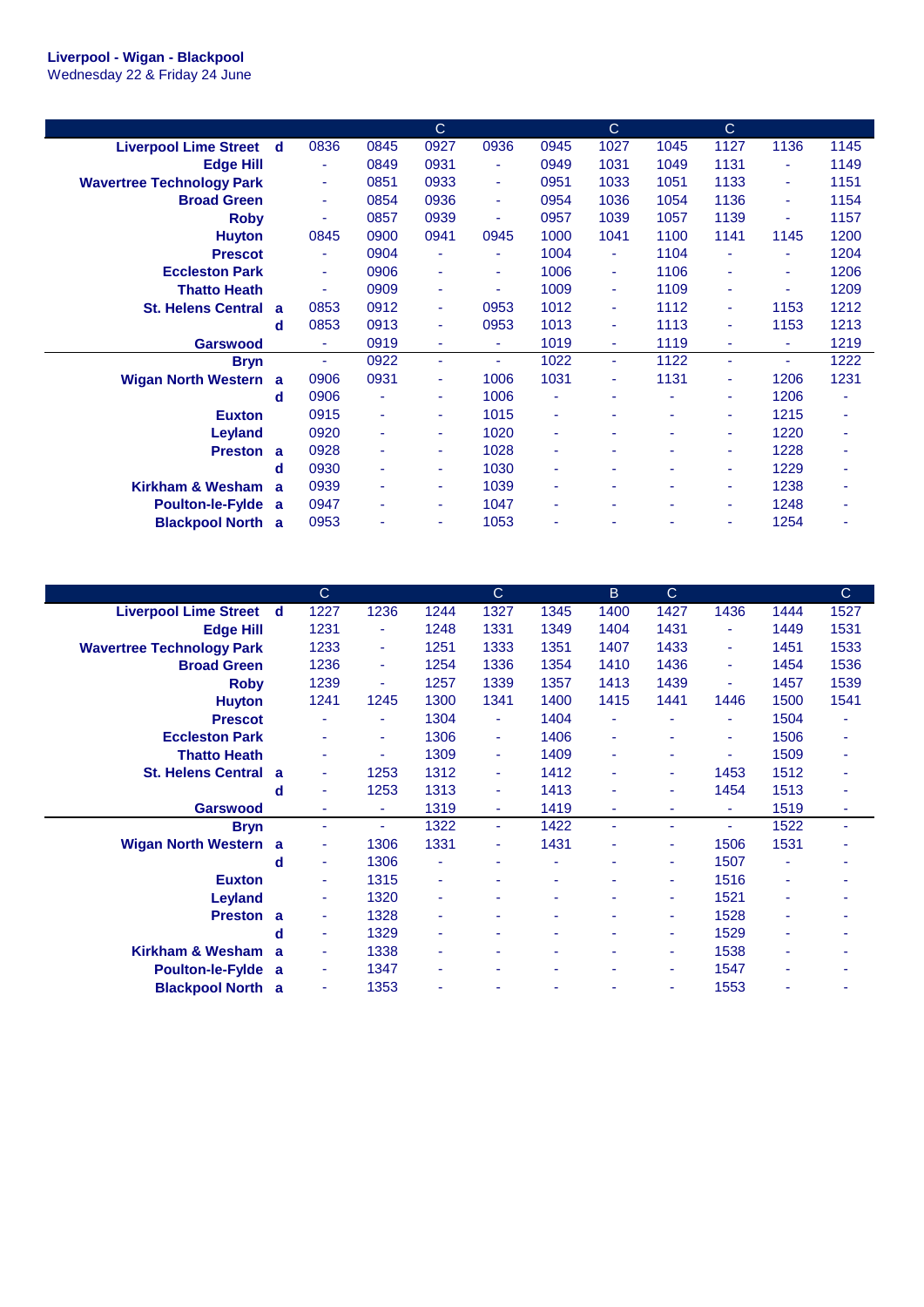|                                  |   |      |                          | $\vee$                   | $\mathsf{C}$ |      |      | $\vee$ |      |      | н    |
|----------------------------------|---|------|--------------------------|--------------------------|--------------|------|------|--------|------|------|------|
| <b>Liverpool Lime Street d</b>   |   | 1537 | 1545                     | 1601                     | 1627         | 1645 | 1709 | 1717   | 1736 | 1745 | 1800 |
| <b>Edge Hill</b>                 |   |      | 1549                     | 1605                     | 1631         | 1649 | ٠    | 1721   | ٠    | 1749 | 1804 |
| <b>Wavertree Technology Park</b> |   | ٠    | 1551                     | 1607                     | 1633         | 1651 | ٠    | 1723   | ٠    | 1751 | 1806 |
| <b>Broad Green</b>               |   | ٠    | 1554                     | 1610                     | 1636         | 1654 | ٠    | 1726   | ٠    | 1754 | 1809 |
| <b>Roby</b>                      |   | ٠    | 1557                     | 1613                     | 1639         | 1657 | ٠    | 1730   | ٠    | 1757 | 1812 |
| <b>Huyton</b>                    |   | 1546 | 1600                     | 1615                     | 1642         | 1700 | 1718 | 1735   | 1744 | 1800 | 1814 |
| <b>Prescot</b>                   |   |      | 1604                     | ٠                        |              | 1704 | 1722 | ۰      | 1748 | 1804 |      |
| <b>Eccleston Park</b>            |   | ٠    | 1606                     | ٠                        | ٠            | 1706 | 1724 | ٠      | 1751 | 1806 | ٠    |
| <b>Thatto Heath</b>              |   | ٠    | 1609                     | ٠                        | ٠            | 1709 | 1727 | ۰      | 1753 | 1809 | ٠    |
| St. Helens Central a             |   | 1553 | 1612                     |                          | ٠            | 1712 | 1730 | Ξ      | 1757 | 1812 | ٠    |
|                                  | d | 1554 | 1613                     |                          | ۰            | 1713 | 1731 | ٠      | 1757 | 1813 | ٠    |
| <b>Garswood</b>                  |   | ÷    | 1619                     | ٠                        | ۰            | 1719 | 1737 | ٠      | 1804 | 1819 | ٠    |
| <b>Bryn</b>                      |   | ٠    | 1622                     | $\overline{\phantom{a}}$ | ٠            | 1722 | 1740 | ٠      | 1807 | 1822 | ٠    |
| <b>Wigan North Western a</b>     |   | 1606 | 1631                     |                          | ۰            | 1731 | 1747 | ۰      | 1813 | 1831 | 1852 |
|                                  | d | 1607 | ٠                        |                          |              | ۰    | 1747 | ٠      | 1814 | ٠    |      |
| <b>Euxton</b>                    |   | 1616 | ٠                        |                          |              | ۰    | 1756 | ٠      | 1823 | ÷    |      |
| Leyland                          |   | 1620 | ٠                        | ۰                        |              | ٠    | 1800 | ۰      | 1827 | ٠    | ۰    |
| Preston a                        |   | 1628 | ٠                        |                          |              | ۰    | 1809 | ۰      | 1835 | ۰    |      |
|                                  | d | 1630 | ٠                        |                          |              |      |      | ۰      | 1837 | ۰    |      |
| Kirkham & Wesham                 | a | 1639 | ٠                        | ٠                        |              |      |      | ٠      | 1846 | ۰    |      |
| Poulton-le-Fylde a               |   | 1647 | ٠                        |                          |              |      | ۰    | ٠      | 1854 | ۰    | ۰    |
| <b>Blackpool North a</b>         |   | 1653 | $\overline{\phantom{a}}$ |                          |              |      |      | ٠      | 1900 | ۰    | ٠    |
|                                  |   |      |                          |                          |              |      |      |        |      |      |      |

|                                  |              | V                        |                |      | W    |      | W                        |      |      |      | W    |
|----------------------------------|--------------|--------------------------|----------------|------|------|------|--------------------------|------|------|------|------|
| <b>Liverpool Lime Street</b>     | d            | 1817                     | 1835           | 1845 | 1927 | 1945 | 2027                     | 2036 | 2046 | 2115 | 2128 |
| <b>Edge Hill</b>                 |              | 1821                     | ۰              | 1849 | 1931 | 1949 | 2031                     | ۰    | 2050 | 2119 | 2132 |
| <b>Wavertree Technology Park</b> |              | 1823                     | ٠              | 1851 | 1933 | 1951 | 2033                     | ٠    | 2052 | 2121 | 2135 |
| <b>Broad Green</b>               |              | 1826                     | ٠              | 1854 | 1936 | 1954 | 2036                     | ٠    | 2055 | 2124 | 2138 |
| <b>Roby</b>                      |              | 1829                     | $\sim$         | 1857 | 1939 | 1957 | 2039                     | ٠    | 2058 | 2127 | 2141 |
| <b>Huyton</b>                    |              | 1835                     | 1846           | 1900 | 1942 | 2000 | 2041                     | 2045 | 2101 | 2130 | 2143 |
| <b>Prescot</b>                   |              |                          | ٠              | 1904 | ٠    | 2004 | $\overline{\phantom{a}}$ | ٠    | 2105 | 2134 |      |
| <b>Eccleston Park</b>            |              | ۰                        | ٠              | 1906 | ٠    | 2006 | ٠                        | ۰    | 2107 | 2136 |      |
| <b>Thatto Heath</b>              |              | ٠                        | ٠              | 1909 | ٠    | 2009 | $\overline{\phantom{a}}$ | ٠    | 2110 | 2139 |      |
| <b>St. Helens Central</b>        | a            | ٠                        | 1853           | 1912 | ٠    | 2012 | $\blacksquare$           | 2052 | 2113 | 2142 | ۰    |
|                                  | d            | ä,                       | 1854           | 1913 | ٠    | 2013 | ä,                       | 2053 | 2114 | 2143 | ٠    |
| <b>Garswood</b>                  |              | ÷                        | ٠              | 1919 | ٠    | 2019 | ٠                        | ٠    | 2120 | 2149 | ٠    |
| <b>Bryn</b>                      |              | ÷                        | $\blacksquare$ | 1922 | ٠    | 2022 | ٠                        | ٠    | 2123 | 2152 |      |
| <b>Wigan North Western</b>       | a            | ٠                        | 1906           | 1931 | ٠    | 2034 | ٠                        | 2105 | 2133 | 2159 |      |
|                                  | d            | $\blacksquare$           | 1907           |      | ٠    | ä,   | ٠                        | 2106 | ٠    | 2159 |      |
| <b>Euxton</b>                    |              | $\blacksquare$           | 1916           | ٠    | ۰    | ٠    | ٠                        | 2115 | ٠    | 2208 | ۰    |
| <b>Leyland</b>                   |              | ٠                        | 1920           |      | ۰    | ٠    | $\overline{\phantom{a}}$ | 2119 | ٠    | 2213 |      |
| <b>Preston</b>                   | a            | ٠                        | 1928           |      | ۰    | ۰    | ٠                        | 2127 | ٠    | 2221 |      |
|                                  | d            | ٠                        | 1930           |      |      |      | ٠                        | 2131 | ۰    | ۰    |      |
| Kirkham & Wesham                 | $\mathbf{a}$ | $\blacksquare$           | 1939           |      | ۰    |      | ٠                        | 2140 |      | ÷    |      |
| <b>Poulton-le-Fylde</b>          | a            | ٠                        | 1947           | ۰    | ۰    | ٠    | $\blacksquare$           | 2148 | ٠    | ۰    |      |
| <b>Blackpool North</b>           | a            | $\overline{\phantom{a}}$ | 1953           |      | ۰    |      | ٠                        | 2154 |      | ۰    |      |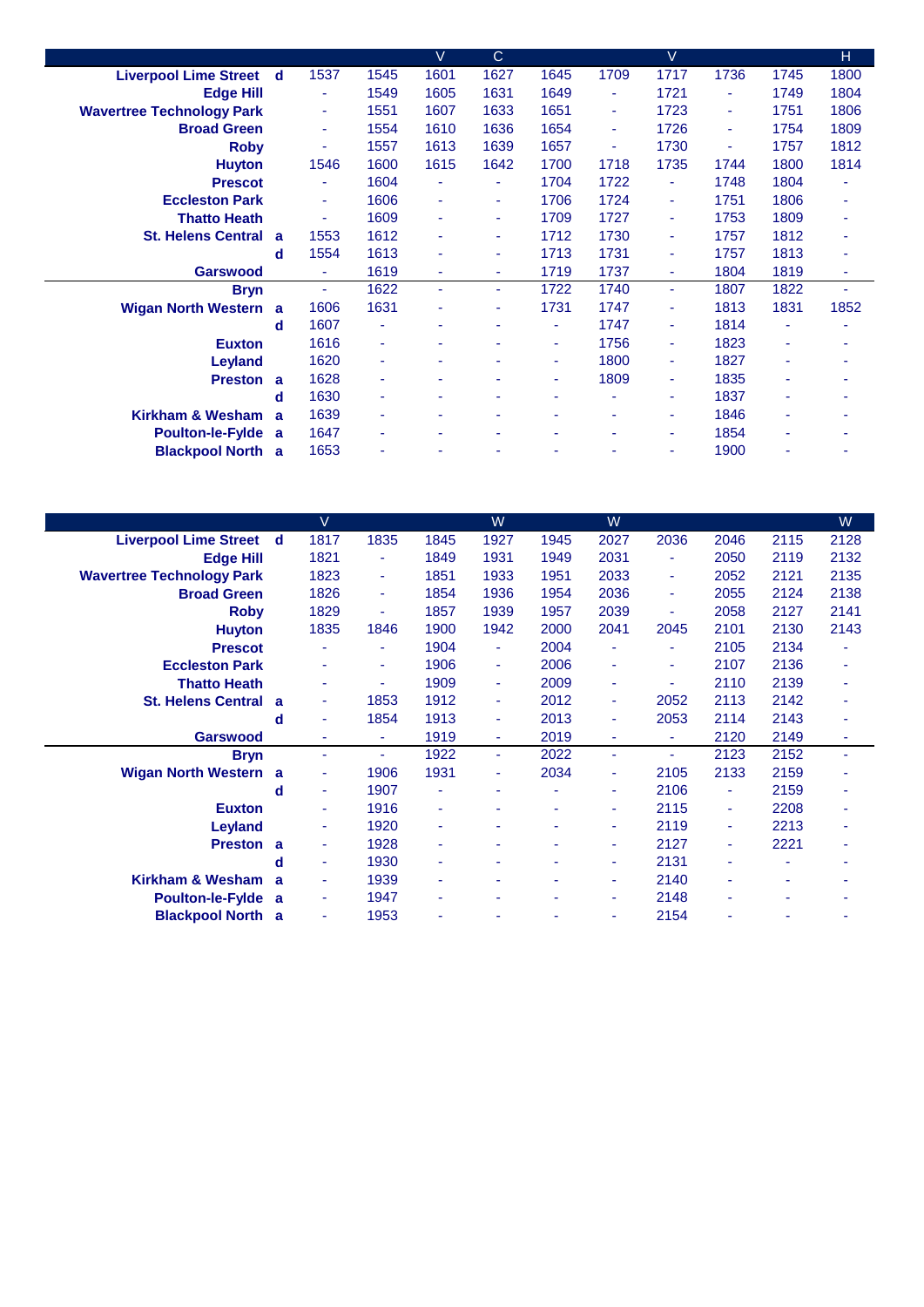|                                  |   |      |      |      | <b>BUS</b> |
|----------------------------------|---|------|------|------|------------|
|                                  |   | M    |      | FO V | WO V       |
| <b>Liverpool Lime Street</b>     | d | 2227 | 2315 | 2330 | 2331       |
| <b>Edge Hill</b>                 |   | 2231 | 2319 | 2334 | 2341       |
| <b>Wavertree Technology Park</b> |   | 2233 | 2321 | 2336 | 2352       |
| <b>Broad Green</b>               |   | 2236 | 2324 | 2339 | 00s04      |
| <b>Roby</b>                      |   | 2239 | 2327 | 2342 | 00s11      |
| <b>Huyton</b>                    |   | 2242 | 2330 | 2345 | 00s16      |
| <b>Prescot</b>                   |   |      | 2334 |      |            |
| <b>Eccleston Park</b>            |   |      | 2337 |      |            |
| <b>Thatto Heath</b>              |   |      | 2339 |      |            |
| <b>St. Helens Central</b>        | a |      | 2343 |      |            |
|                                  | d |      | 2343 |      |            |
| <b>Garswood</b>                  |   | ۰    | 2350 |      |            |
| <b>Bryn</b>                      |   | ۰    | 2355 |      |            |
| <b>Wigan North Western</b>       | a |      | 0006 |      |            |
|                                  | d |      | 0006 |      |            |
| <b>Euxton</b>                    |   |      | 0015 |      |            |
| Leyland                          |   |      | 0020 |      |            |
| <b>Preston</b>                   | a |      | 0027 |      |            |
|                                  | d |      |      |      |            |
| Kirkham & Wesham                 | a |      |      |      |            |
| <b>Poulton-le-Fylde</b>          | a |      |      |      |            |
| <b>Blackpool North</b>           | a |      |      |      |            |

Notes

B To Warrington Bank Quay.

C To Crewe.

H Via St Helens Junction.

V To Manchester Victoria.

W To Wilmslow.

FO Friday only.

WO Wednesday only.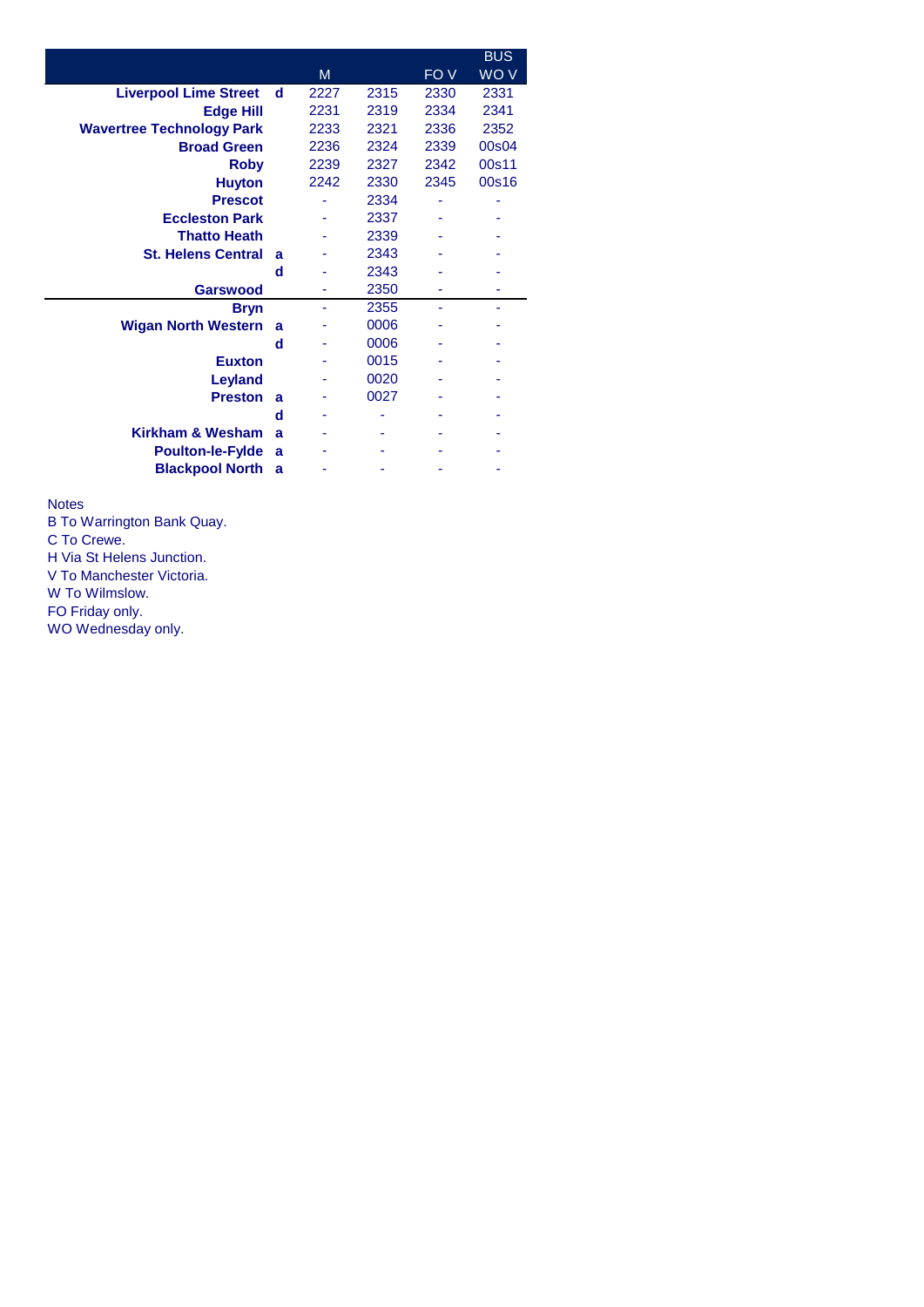|                                  | H    |                          |                          |      |      |      |      |      |      |      |
|----------------------------------|------|--------------------------|--------------------------|------|------|------|------|------|------|------|
| <b>Blackpool North d</b>         | ٠    |                          |                          |      |      | ÷    | 1003 | ٠    | ٠    | 1103 |
| <b>Poulton-le-Fylde</b>          | ٠    |                          | $\overline{\phantom{a}}$ | ٠    |      | ÷    | 1008 | ٠    | ٠    | 1108 |
| <b>Kirkham &amp; Wesham</b>      | ۰    |                          |                          |      |      | ÷    | 1017 | ۰    | ٠    | 1117 |
| <b>Preston a</b>                 | ۰    | $\overline{\phantom{a}}$ | $\overline{a}$           | ٠    |      | ÷    | 1027 | ٠    | ۰    | 1127 |
| d                                | ۰    |                          |                          |      |      | ۰    | 1029 | ۰    | ۰    | 1129 |
| <b>Leyland</b>                   | ٠    | ٠                        | ٠                        | ۰    | ٠    | ٠    | 1035 | ۰    | ٠    | 1135 |
| <b>Euxton</b>                    | ٠    | $\overline{\phantom{a}}$ | $\overline{\phantom{a}}$ | ۰    | ٠    | ٠    | 1039 | ۰    | ٠    | 1139 |
| <b>Wigan North Western a</b>     |      |                          |                          |      |      |      | 1047 | ۰    | ٠    | 1148 |
| d                                | 0806 | ٠                        | 0849                     | ٠    | ۰    | 0952 | 1048 | ۰    | 1051 | 1148 |
| <b>Bryn</b>                      | ٠    | ٠                        | 0857                     | ۰    | ۰    | 0958 | ٠    | ۰    | 1058 | ٠    |
| <b>Garswood</b>                  | ٠    | ٠                        | 0901                     | ٠    | ۰.   | 1001 | ٠    | ÷    | 1102 | ٠    |
| <b>St. Helens Central a</b>      | ۰    | ٠                        | 0907                     | ۰    | ٠    | 1008 | 1100 | ٠    | 1108 | 1200 |
| d                                | ۰    | ٠                        | 0908                     | ٠    | ٠    | 1008 | 1100 | ٠    | 1109 | 1201 |
| <b>Thatto Heath</b>              |      | ٠                        | 0911                     |      | ۰    | 1012 |      | ٠    | 1113 |      |
| <b>Eccleston Park</b>            | ۰    | ٠                        | 0914                     |      | ٠    | 1014 | ٠    | ٠    | 1115 | ٠    |
| <b>Prescot</b>                   |      | ٠                        | 0916                     |      | ٠    | 1016 | ٠    | ٠    | 1118 | ÷,   |
| <b>Huyton</b>                    | 0841 | 0910                     | 0922                     | 0938 | 1010 | 1023 | 1108 | 1109 | 1122 | 1208 |
| <b>Roby</b>                      | 0843 | 0912                     | 0925                     | 0940 | 1012 | 1025 |      | 1115 | 1125 |      |
| <b>Broad Green</b>               | 0846 | 0915                     | 0928                     | 0943 | 1015 | 1028 | ٠    | 1118 | 1128 |      |
| <b>Wavertree Technology Park</b> | 0849 | 0918                     | 0931                     | 0947 | 1018 | 1031 | ٠    | 1121 | 1131 | ٠    |
| <b>Edge Hill</b>                 | 0852 | 0921                     | 0934                     | 0950 | 1021 | 1034 | ٠    | 1124 | 1134 | ٠    |
| <b>Liverpool Lime Street a</b>   | 0858 | 0926                     | 0940                     | 0956 | 1028 | 1040 | 1120 | 1131 | 1140 | 1220 |

| <b>Blackpool North d</b>         | ۰    |      | ٠    | 1306 |      | ٠    | 1403 | ä,   |      |      |
|----------------------------------|------|------|------|------|------|------|------|------|------|------|
| <b>Poulton-le-Fylde</b>          | ۰    |      | ٠    | 1311 | ٠    | ٠    | 1408 | ٠    | ۳    |      |
| <b>Kirkham &amp; Wesham</b>      | ۰    |      | ٠    | 1319 | ٠    | ٠    | 1417 | ٠    | ۰    | ۰    |
| <b>Preston a</b>                 | ۰    |      | ٠    | 1328 |      | ۰    | 1427 | ٠    | ۰    | ۰    |
| d                                | ٠    |      | ٠    | 1330 |      | ٠    | 1429 | ٠    | ٠    |      |
| Leyland                          | ۰    |      | ۰    | 1336 | ٠    | ÷    | 1435 | ٠    | ٠    | ۰    |
| <b>Euxton</b>                    | ۰    |      | ٠    | 1340 | ٠    | ٠    | 1439 | ٠    | ۰    |      |
| <b>Wigan North Western a</b>     | ۰    |      | ۰    | 1349 | ٠    | ÷    | 1447 | ٠    |      |      |
| d                                | ٠    | 1151 | 1252 | 1350 | ٠    | 1353 | 1448 | ٠    | 1452 | ۰    |
| <b>Bryn</b>                      | ٠    | 1159 | 1258 | ٠    | ٠    | 1359 | ٠    | ٠    | 1458 | ٠    |
| <b>Garswood</b>                  | ٠    | 1202 | 1302 | ٠    | ÷    | 1403 | ä,   | ٠    | 1501 | ٠    |
| <b>St. Helens Central a</b>      | ٠    | 1209 | 1308 | 1402 | ÷    | 1410 | 1500 | ٠    | 1508 | ۰    |
| d                                | ۰    | 1209 | 1309 | 1402 | ÷.   | 1410 | 1500 | ٠    | 1508 | ٠    |
| <b>Thatto Heath</b>              | ۰    | 1213 | 1313 |      | ٠    | 1414 | ÷    | ۰    | 1512 | ۰    |
| <b>Eccleston Park</b>            | ٠    | 1215 | 1315 |      | ٠    | 1416 | ÷    | ٠    | 1514 | ۰    |
| <b>Prescot</b>                   | ٠    | 1218 | 1318 | ۰    | ٠    | 1418 | ٠    | ٠    | 1516 | ٠    |
| <b>Huyton</b>                    | 1209 | 1222 | 1322 | 1410 | 1410 | 1423 | 1508 | 1509 | 1521 | 1537 |
| <b>Roby</b>                      | 1212 | 1225 | 1325 | ٠    | 1415 | 1425 | ٠    | 1512 | 1525 | 1539 |
| <b>Broad Green</b>               | 1215 | 1228 | 1328 | ٠    | 1418 | 1428 | ٠    | 1515 | 1528 | 1542 |
| <b>Wavertree Technology Park</b> | 1218 | 1231 | 1331 | ٠    | 1421 | 1431 | ٠    | 1518 | 1531 | 1545 |
| <b>Edge Hill</b>                 | 1222 | 1234 | 1334 | ۰    | 1424 | 1434 | ۰    | 1521 | 1534 | 1548 |
| <b>Liverpool Lime Street a</b>   | 1226 | 1240 | 1340 | 1422 | 1428 | 1440 | 1520 | 1525 | 1538 | 1553 |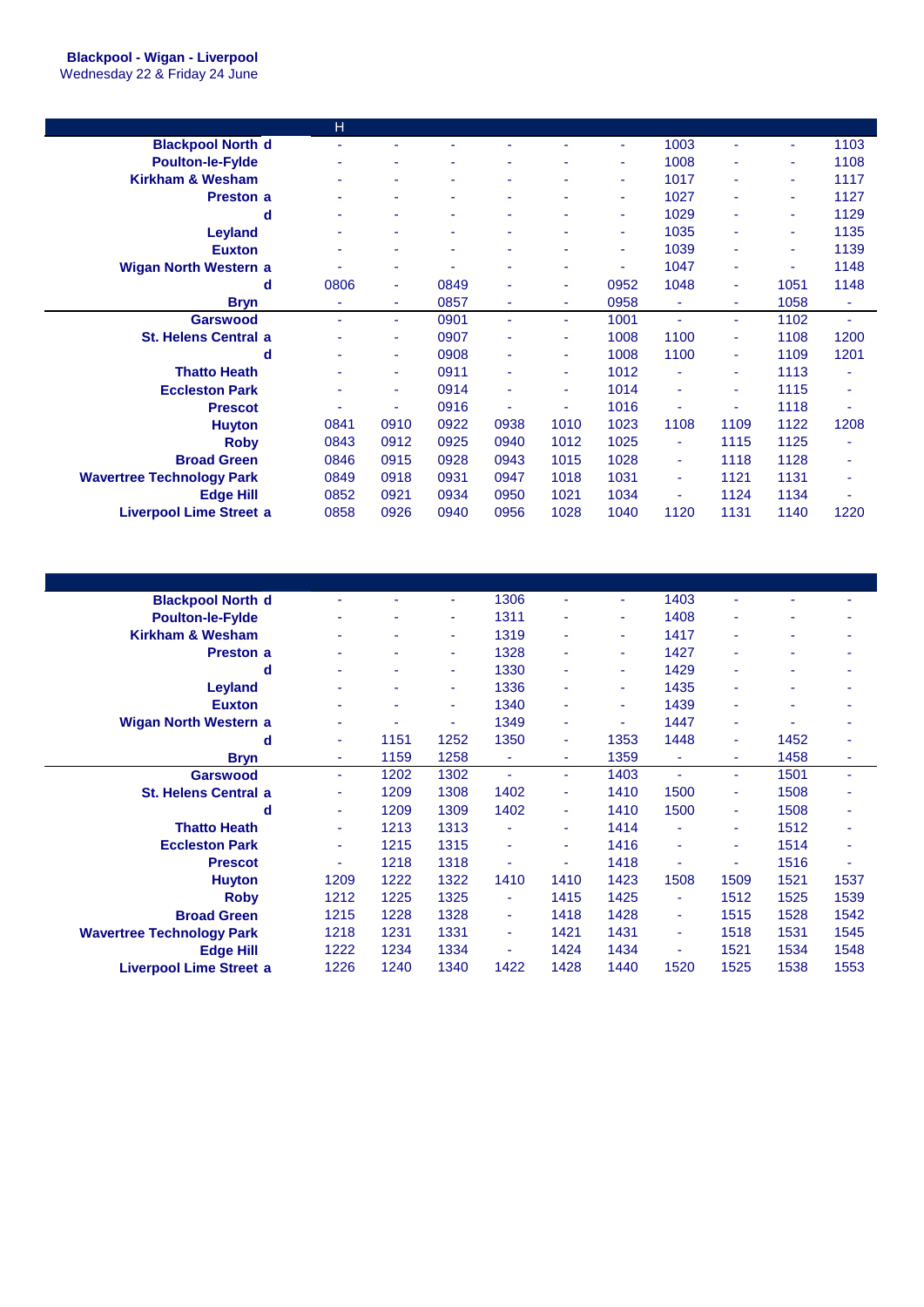| <b>Blackpool North d</b>         |      |      | ÷    | 1605 |      |      | ٠    | 1703 | ä,   |      |
|----------------------------------|------|------|------|------|------|------|------|------|------|------|
| <b>Poulton-le-Fylde</b>          | ٠    |      | ٠    | 1610 | ۰    | ۰    | ٠    | 1708 | ٠    | ٠    |
| <b>Kirkham &amp; Wesham</b>      |      |      | ٠    | 1619 | ٠    | ۰    | ٠    | 1717 | ۰    | ۰    |
| Preston a                        |      |      | ٠    | 1629 | ۰    |      | ٠    | 1730 | ۰    | ۰    |
| d                                | ٠    | ۰    | ٠    | 1631 | ٠    | ٠    | ٠    | 1732 | ٠    | ٠    |
| <b>Leyland</b>                   |      |      | ٠    | 1636 | ٠    |      | ٠    | 1737 | ٠    | ٠    |
| <b>Euxton</b>                    |      |      | ٠    | 1640 | ٠    |      | ۰    | 1741 | ۰    | ۰    |
| <b>Wigan North Western a</b>     |      |      | ÷    | 1650 | ٠    | ٠    | ٠    | 1750 | ٠    | ۰    |
| d                                | ٠    | 1551 | ٠    | 1650 | 1656 | ٠    | 1738 | 1750 | ٠    | ۰    |
| <b>Bryn</b>                      | ٠    | 1559 | ٠    | ٠    | 1702 | ٠    | 1744 | ٠    | ä,   | ۰    |
| <b>Garswood</b>                  | ÷    | 1603 | ÷.   | ÷.   | 1706 | ÷    | 1747 | ÷    | ä,   | ٠    |
| <b>St. Helens Central a</b>      | ٠    | 1610 | ٠    | 1703 | 1712 | ٠    | 1754 | 1802 | ۰    |      |
| d                                | ٠    | 1610 | ÷.   | 1704 | 1713 | ٠    | 1754 | 1803 | ۰    | ۰    |
| <b>Thatto Heath</b>              | ٠    | 1614 | ٠    | ٠    | 1717 | ÷    | 1758 | ٠    | ۰    | ٠    |
| <b>Eccleston Park</b>            | ٠    | 1616 |      | ٠    | 1719 | ٠    | 1800 | ٠    | ۰    | ۰    |
| <b>Prescot</b>                   | ۰    | 1618 |      | ٠    | 1722 | ä,   | 1802 |      |      | ۰    |
| <b>Huyton</b>                    | 1609 | 1623 | 1707 | 1711 | 1728 | 1742 | 1807 | 1811 | 1813 | 1909 |
| <b>Roby</b>                      | 1613 | 1625 | 1709 | ٠    | 1731 | 1744 | 1809 |      | 1815 | 1911 |
| <b>Broad Green</b>               | 1616 | 1628 | 1712 | ٠    | 1734 | 1747 | ä,   | 1814 | 1818 | 1914 |
| <b>Wavertree Technology Park</b> | 1619 | 1631 | 1715 | ٠    | 1737 | 1750 | 1813 | ٠    | 1821 | 1918 |
| <b>Edge Hill</b>                 | 1623 | 1634 | 1718 | ٠    | 1740 | 1753 | ä,   | ٠    | 1824 | 1921 |
| <b>Liverpool Lime Street a</b>   | 1627 | 1640 | 1723 | 1726 | 1744 | 1759 | 1821 | 1824 | 1828 | 1925 |

| <b>Blackpool North d</b>         | ۰    | ٠              | 1905                     | ٠    | 2003 | ÷    | ٠    | ٠    | 2101 | ۰    |
|----------------------------------|------|----------------|--------------------------|------|------|------|------|------|------|------|
| <b>Poulton-le-Fylde</b>          | ۰    | ٠              | 1910                     | ۰    | 2008 |      |      | ۰    | 2107 |      |
| <b>Kirkham &amp; Wesham</b>      | ۰    | ٠              | 1919                     | ۰    | 2017 |      | ۰    | ۰    | 2116 | ÷    |
| <b>Preston a</b>                 | ٠    | ٠              | 1929                     | ۰    | 2027 |      | ۰    | ٠    | 2126 | ٠    |
| d                                | ٠    | ٠              | 1931                     | ٠    | 2029 | ٠    | ٠    | ٠    | 2130 | ÷,   |
| Leyland                          | ۰    | ٠              | 1936                     | ٠    | 2034 |      | ۰    | ۰    | 2136 | ٠    |
| <b>Euxton</b>                    | ۰    | ٠              | 1940                     | ٠    | 2038 |      | ٠    | ۰    | 2141 | ÷,   |
| <b>Wigan North Western a</b>     | ٠    | ٠              | 1949                     | ٠    | 2047 | ٠    | ٠    | ٠    | 2151 | ٠    |
| d                                | 1852 | ÷              | 1949                     | ۰    | 2047 | ٠    | 2052 | ٠    | 2151 | 2202 |
| <b>Bryn</b>                      | 1858 | ٠              | ٠                        | ۰    |      | ٠    | 2058 | ٠    | ٠    | 2208 |
| <b>Garswood</b>                  | 1902 | ٠              | $\overline{\phantom{a}}$ | ۰    |      | ÷    | 2102 | ٠    | ٠    | 2212 |
| <b>St. Helens Central a</b>      | 1908 | ٠              | 2001                     | ٠    | 2059 | ÷    | 2108 | ٠    | 2203 | 2219 |
| d                                | 1909 | $\blacksquare$ | 2002                     | ٠    | 2100 | ٠    | 2109 | ٠    | 2204 | 2219 |
| <b>Thatto Heath</b>              | 1913 | ٠              |                          | ٠    |      | ٠    | 2113 | ۰    | ٠    | 2223 |
| <b>Eccleston Park</b>            | 1915 | ٠              |                          |      |      | ۰    | 2115 |      | ۰    | 2225 |
| <b>Prescot</b>                   | 1918 |                | $\overline{\phantom{a}}$ |      |      |      | 2118 |      | ٠    | 2228 |
| <b>Huyton</b>                    | 1925 | 1937           | 2009                     | 2010 | 2107 | 2110 | 2122 | 2209 | 2212 | 2232 |
| <b>Roby</b>                      | 1928 | 1939           | ٠                        | 2014 |      | 2112 | 2125 | 2211 | 2214 | 2235 |
| <b>Broad Green</b>               | 1931 | 1942           | ٠                        | 2017 | ٠    | 2115 | 2128 | 2214 | 2217 | 2238 |
| <b>Wavertree Technology Park</b> | 1934 | 1945           | $\sim$                   | 2020 | ÷    | 2118 | 2131 | 2217 | 2220 | 2241 |
| <b>Edge Hill</b>                 | 1937 | 1949           | ٠                        | 2024 | ٠    | 2121 | 2134 | 2220 | 2224 | 2244 |
| <b>Liverpool Lime Street a</b>   | 1941 | 1953           | 2021                     | 2028 | 2119 | 2126 | 2140 | 2226 | 2231 | 2250 |